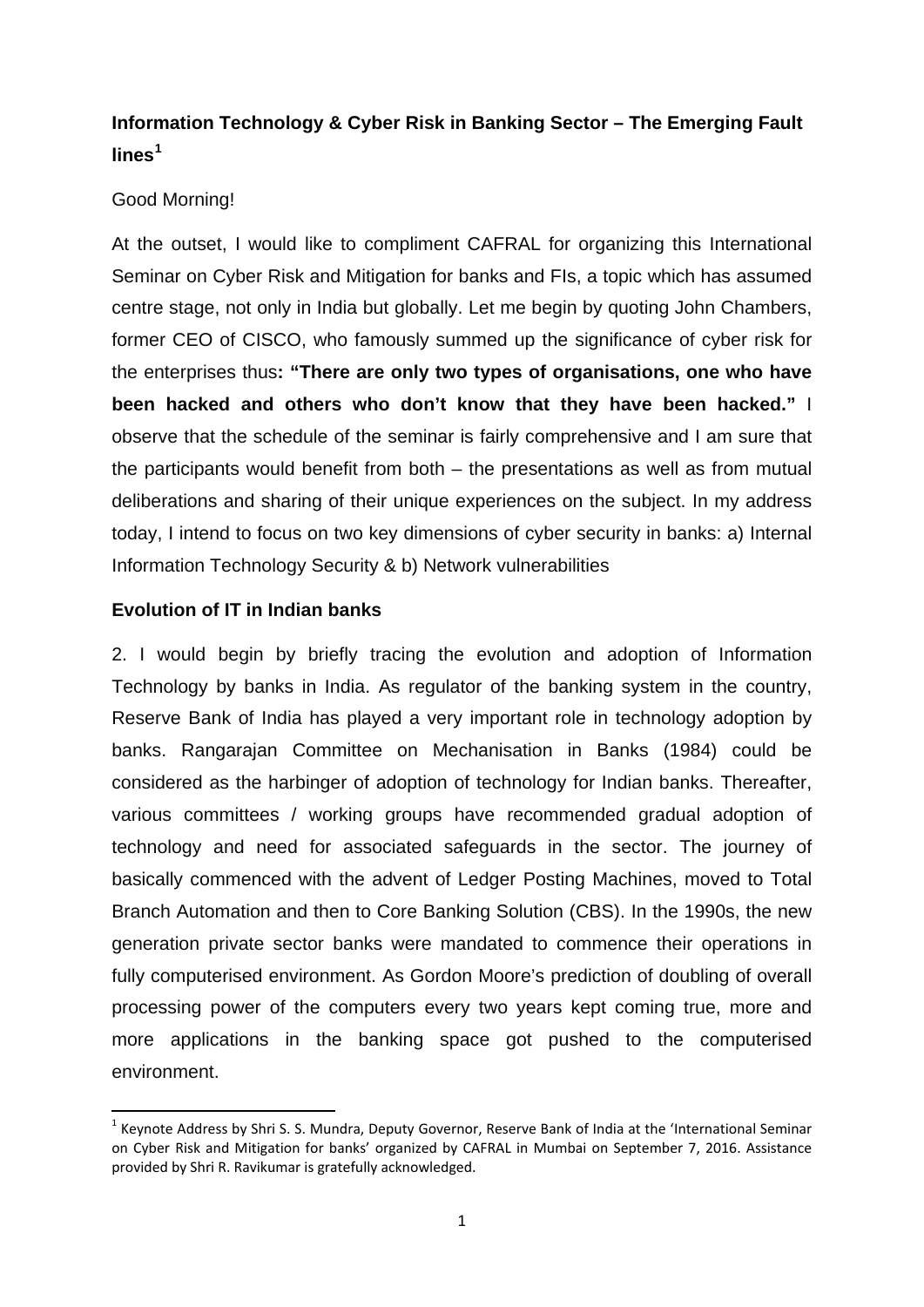3. RBI also played a very pivotal role in developing the payment market infrastructure and facilitating use of technology in the banking sector by setting up institutions like the IDRBT, NPCI, CCIL etc. Currently, these institutions provide the platform for running mission-critical and secured payment system applications like RTGS, Secured Financial Messaging System, Negotiated Dealing Settlement System etc.

4. Information Technology Act enacted in the year 2000 gave a further fillip to conducting of transactions in a computerised environment by providing a legal underpinning. Internet penetration gradually increased which led to increasing use of internet as a channel for delivery of banking products and services. The exponential growth of mobile phone users in the country also fast-tracked their usages as a delivery channel. The latest in the long line of innovations in the banking technology space is Unified Payment Interface (UPI), which has pushed the boundaries on remittances. To cut a long story short, technology adoption has increased manifold and today no bank can survive without robust technology, customer friendly digital products, hassle free user experience and continuous innovation.

### **Fintech Revolution**

5. With the advent of Fintech related innovations across the globe, well established banks are challenged once again. Today most of the banking needs can be managed through the mobile. Card based payments also have matured with the advent of pre-paid cards, tap and go, virtual card, multi-currency card, QR code based payments, etc. Technology has moved from being an enabler and differentiator to being an ultimate necessity and a way of life. By the end of this year, a handful of payment banks would have commenced their operations in India, stretching the banks on technology front. Some technological advancement that are gradually making a foray into financial sector include **big data, artificial intelligence, block chain technology and internet of things.** Let me mention a few examples.

6. Banco Santander has expressed its intention to provide secure transactions using voice recognition via its banking app. RBS has trialled "Luvo", an AI customer service assistance to interact with staff and to potentially serve customers in near future. Japan's Softbank, in collaboration with Paris-based robotics experts,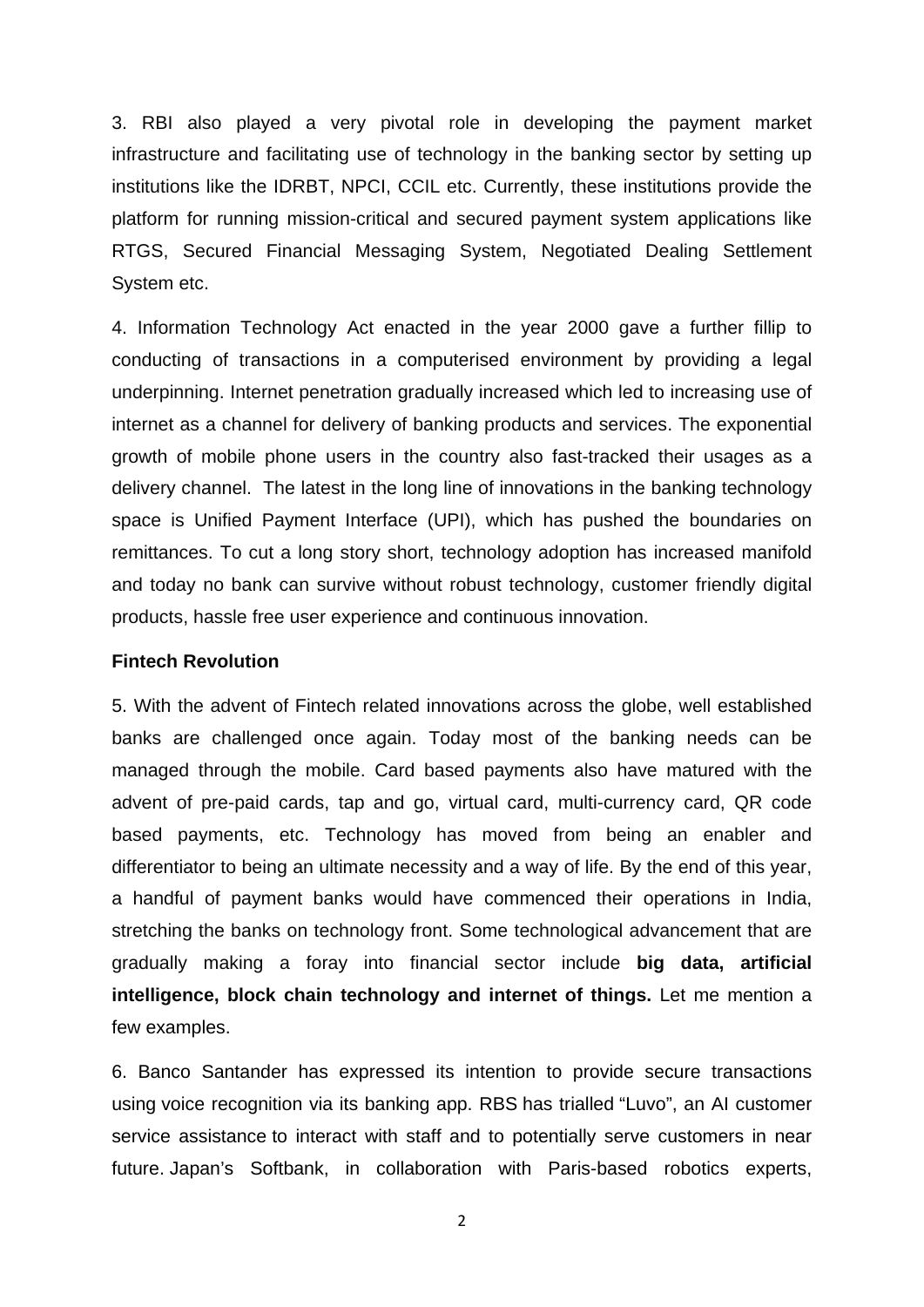Aldebaran has developed Pepper, the world's first humanoid robot. Pepper is already being used in customer services industries as a replacement to an information booth or the welcome desk. Mizuho Financial Group Inc. bank has reportedly introduced Pepper to its flagship branch in Tokyo in 2015 to deal with customer enquiries, while Mitsubishi UFJ Financial Group has tested "Nao", a humanoid robot to interact with customers. Taking cue from their Japanese counterparts, I understand that HDFC Bank in India is also intending to introduce similar automation via robotics.

7. To buttress the point around increasing reliance on technology in the banking sector in India, let me reel out some statistics. As per the latest RBI Annual Report, the share of electronic transactions in total transactions in volume terms has moved up to 84.4 per cent from 74.6 per cent in the previous year. Likewise in value terms, their share has also inched up to 95.2 per cent from 94.6 per cent. At end-March 2016, the national electronic funds transfer (NEFT) facility was available through 130,013 branches of 172 banks, in addition to business correspondent (BC) outlets. NEFT handled 1.2 billion transactions valued at around Rs.83 trillion (approximately \$ 1.3 tn) up from 928 million transactions for Rs.60 trillion (approximately \$ 0.9 tn) in the previous year. In March 2016, NEFT processed the highest ever monthly volume of 129 million transactions. Similarly, the internet banking and mobile banking based payments are increasing at a rapid pace. I have already mentioned the UPI earlier. In this context, it will also be appropriate to mention the huge enrolments under Aadhaar (a unique identifier for residents in the country) with linkage to individual bank accounts, which in association with UPI has created an underlying potential to enable some kind of '**account number portability'** going forward. This can transform the banking sector in a way that cannot be fathomed now.

8. While everyone appreciates the ease of doing 24 X 7 banking transactions in a quick and efficient manner, the backbone for enabling such advanced technology based solutions is provided by the IT architecture of the banks. To optimally leverage new technology for providing new digital products, the IT systems at banks needs to be robust, capable of handling increasing volumes in a secure manner, providing connectivity to various applications accessing the bank's core banking solution in a safe manner and at the same time ensuring confidentiality of customer information. Recognising these challenges, Reserve Bank of India has been providing guidance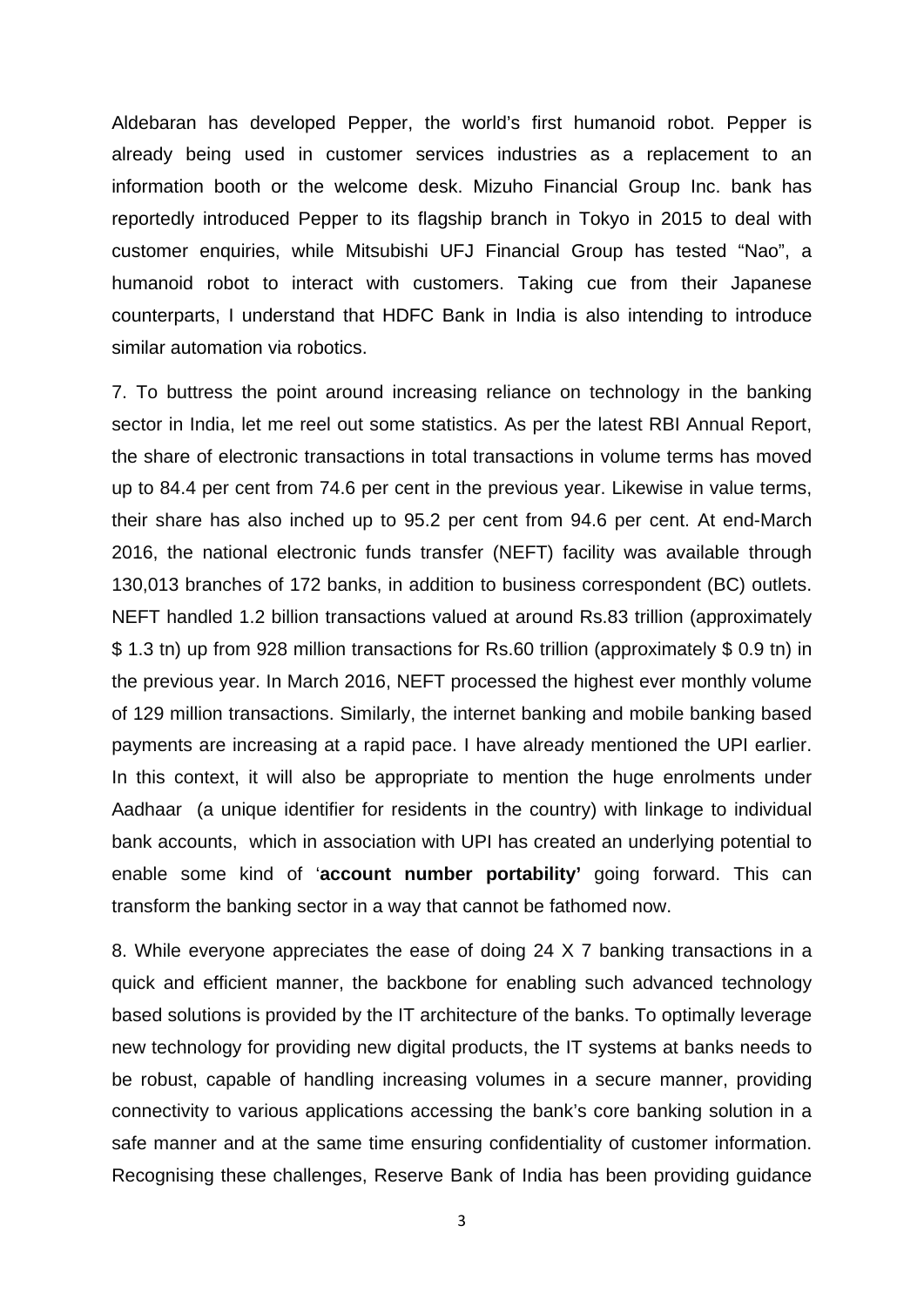to banks on managing the adoption of technology. Towards this end, one of the major initiatives of RBI was the setting up of Working Group on Information Security, Electronic Banking, Technology Risk Management and Cyber Frauds (under Shri Gopalakrishna). The Group made important recommendations in nine broad areas viz. IT Governance, Information Security, IS Audit, IT Operations, IT Services Outsourcing, Cyber Fraud, Business Continuity Planning, Customer Awareness programmes and Legal aspects. The guidelines, since issued by the RBI, clearly underlined that implementation of these recommendations needed to be risk based and commensurate with the nature and scope of activities engaged into by individual banks as well as the level of dependence of the business processes on technology. Board level committees in the banks had been mandated to monitor the implementation of these guidelines in their respective banks. While substantial progress has been made in the past few years, I believe that banks still have to travel a lot of distance before the requirements are fully met. Given the centrality of technology in the functioning of banks today, this can no longer be treated as mere matter for compliance but has to be viewed as a core business issue.

#### **Supervisory concerns**

9. With computerisation of various activities within a bank, as a regulator and supervisor, we have come to expect much higher capability from banks in generation of relevant management information for decision making purposes. However, one feels that there is a substantial gap between the promise and the delivery. Let me highlight a few specific areas.

10. One of the primary areas of concern for the financial world is to ensure that the banking system is not abused by the unscrupulous elements for money laundering purposes. Regulations on Know Your Customer / Anti-Money Laundering are robust across jurisdictions. However, we often find banks not having robust systems to comply with the regulations. At the time of on-boarding of the customers, banks are required to assess their customers, their business and expected turnover in their account, source of such transactions etc. In recent times, we have come across several instances of banks having allowed transactions in their customers' accounts without any due consideration to their declared business profiles. The accounts received multiple RTGS/NEFT inward transactions and several such remittances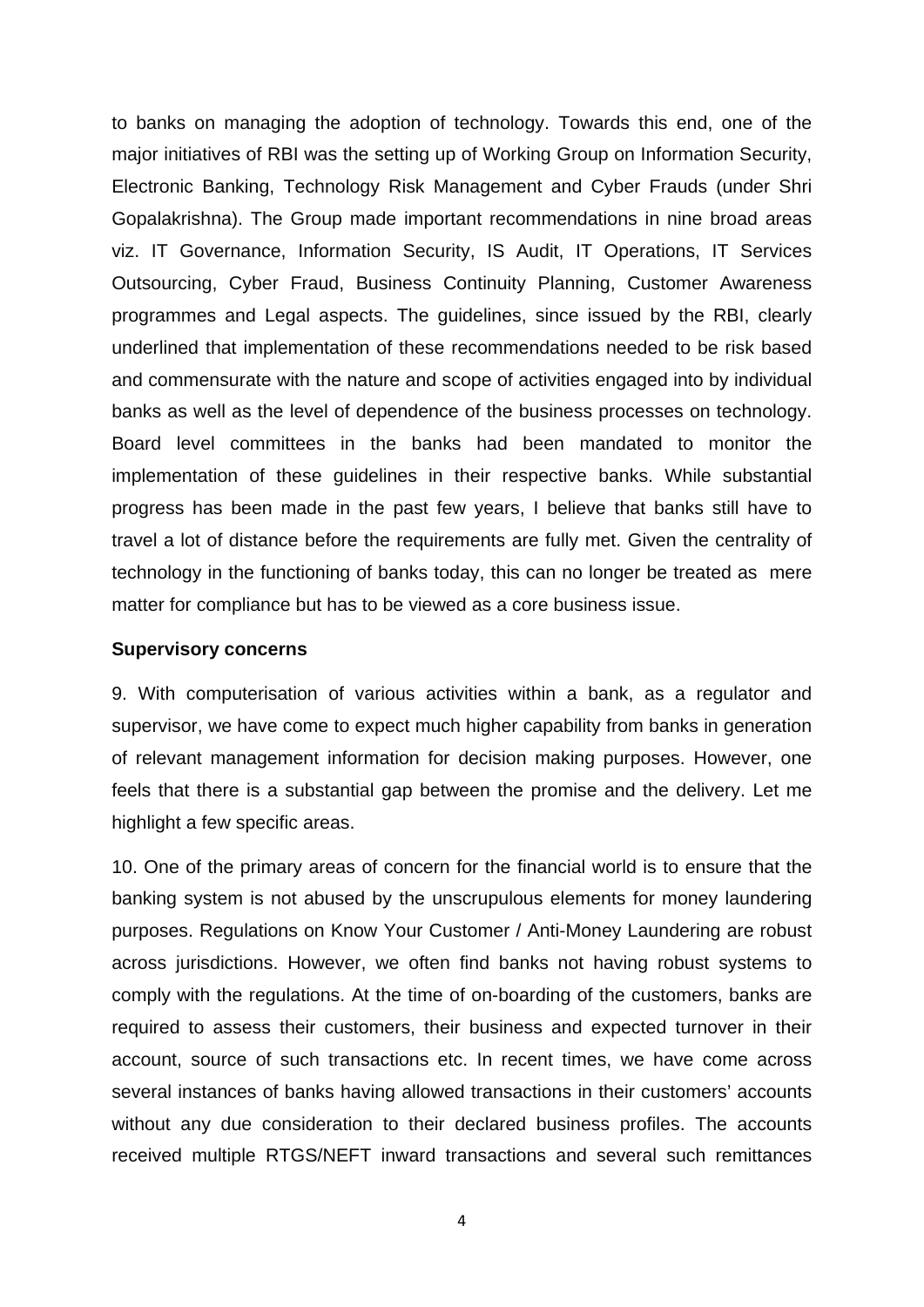were sent out of these accounts as well. Several accounts were abused to send money abroad in the form of advance import remittances. Despite the disproportionate activity in such accounts, the monitoring mechanism of banks fell short of our expectations. I wonder why banks are not able to devise fool proof **technology-based solutions to identify such transgressions**. As you may be aware, RBI had to impose penalties on 13 banks for non- compliance with extant KYC/AML instructions including failure to categorise their customers in line with their risk profiles.

11. Another area that comes to my mind is the process for **system-based identification of NPAs**. We feel there is much scope for improvement in this area. While we appreciate that the banks use multiple systems, the rules are elaborate and at times qualitative, posing challenges to capture the parameters in computer systems; however, with the progress in technology this problem should have been solved much earlier. What we expect is a robust system based identification of NPAs, not only for the regulator's use, but also for the banks' internal use so as to facilitate timely recovery / resolution.

12. The third area that I would like to touch upon is the Automated Data Flow project, wherein it was envisaged that banks would enable their systems for automatic flow of data for regulatory reporting purposes. I understand that ADF implementation has not progressed to the desired extent and despite significant progress on technology front, quality, consistency and timeliness of data submissions remains to be an issue.

13. I can go on. One common thread I see in all the above cases is the **lack of Board level oversight and commitment from the executive management**. Technology service providers, particularly product vendors also have a role to play. It is important that the technology they provide is capable of meeting the regulatory requirements on a continuous basis and gaps, if any, are addressed within a short span of time and such upgrades flow seamlessly and in a cost effective manner to all of their clients.

### **Recent Cyber incidents**

14. Let me now turn towards some of the recent cyber incidents pertaining to the financial world.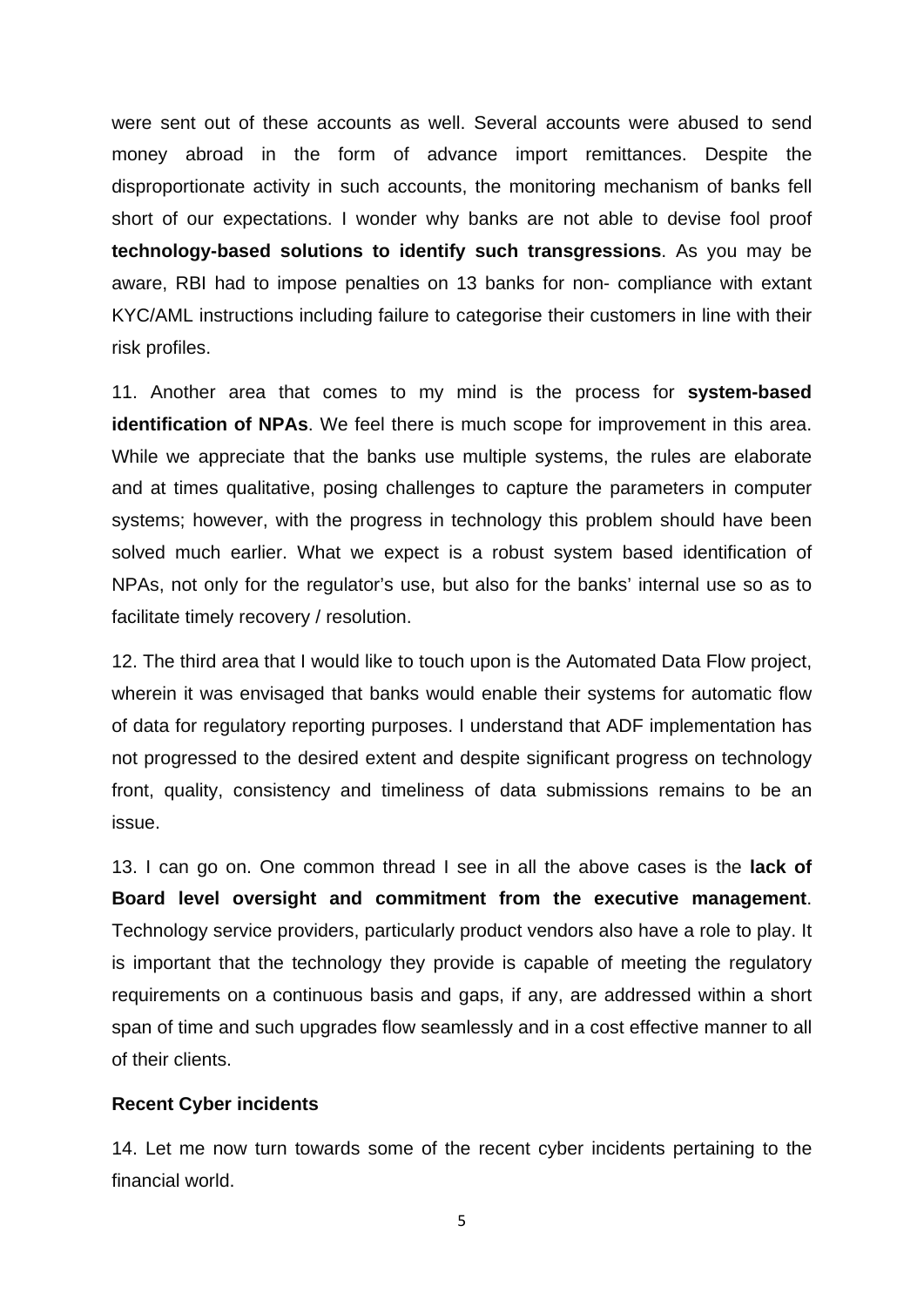- On 2 August 2016, Bitfinex, a Hong Kong exchange for the trading of digital currencies, announced that some of its customer accounts were hacked and bitcoins stolen. The value of the stolen bitcoins has been reported to be approximately US\$65 million or more. As a consequence the value of bitcoins came down and the trust on the digital currency shaken.

- In the beginning of the year, Bangladesh Bank was the target and an attempt was made to steal US\$1 billion and ultimately the attackers could successfully get away with US\$81 million. Recently, in India too, a similar attempt was made on a commercial bank by generating fraudulent payment instructions on the Nostro accounts and transmitting them over SWIFT messaging system. Though monetary loss could be prevented with proactive follow-up with the concerned paying / intermediary banks, the incident has reinforced the fact that the various stakeholders have not learnt the lessons yet. We have also come across instances of fraudulent messages confirming documentary credits being transmitted using SWIFT infrastructure. Although, the latter incidents were mainly a result of failure of internal controls and non-adherence to "four eyes principles", it is also on account of reliance on disparate systems whereby SWIFT transactions could be done without originating a corresponding transaction in the CBS.

- In another incident involving shared mobile wallet of a bank, vulnerabilities were observed in the application itself which led to exploitation by the attackers. The originator of the transfer could get the amount reversed back to him without corresponding debit in the recipient's account in a large number of transactions (total amount involved was around Rs.12 crore). Bank was not performing any real time reconciliation and noticed it only when there was a spike in transactions which led to detection during reconciliation. The vulnerabilities exploited in the incident could have been averted, had the launch of the product not been rushed through.

- In another incident, an e-payment validation website of a large bank was hacked. Surprisingly, the bank was not aware of the incident till it was notified by a law enforcement agency. There was a Facebook post by a person from a neighbouring country claiming responsibility for the operation. Though the hacking incident did not result in any pecuniary loss as the site attacked was only performing validations of inputs entered by end users, nevertheless it demonstrates a serious security breach.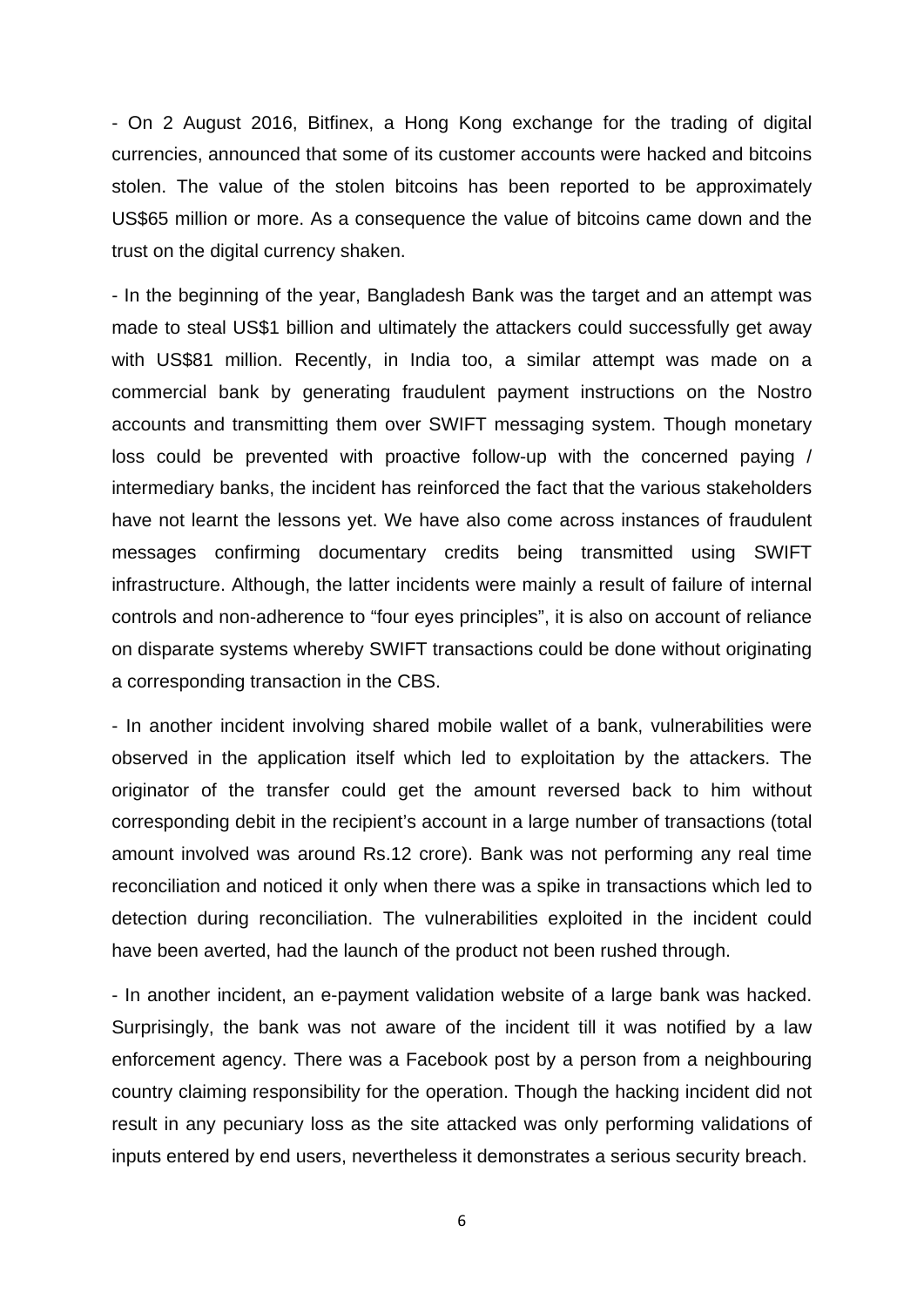15. As may be seen from the examples quoted above, the cyber threat landscape is widening. This is natural, given that the money no longer moves only in physical form, but mostly through electronic means. It opens avenues for unscrupulous elements to devise ingenious methods for stealing it. One of the key targets by the attackers is the credential of the customers, as it provides the key to the 'khazana (treasure)'. Recent experience shows involvement of organised gangs and nationstate actors having huge financial backing. On the other hand, the cost of orchestrating such attacks is coming down. There are several reports indicating **availability of credentials of customers for sale in dark web**, which is really scary.

### **Improving Cyber resilience**

16. Globally, the focus has now shifted to cyber security. Cyber security is no longer an isolated incident affecting one industry / one country. Several cyber-attacks in recent times have been designed to achieve political /religious objectives as also for securing funds for promoting terrorism. This has assumed frightening dimensions as it has an important bearing on financial stability. The importance accorded to the issue can be gauged from the fact that global standard setting bodies as well as reputed central banks have been committing extremely large resources to address this menace.

17. Several countries have taken steps to improve their cyber resilience. Committee on Payments and Market Infrastructures and Board of the International Organization of Securities Commissions (IOSCO) have issued Guidance on cyber resilience for financial market infrastructures in June 2016 after consultation with stakeholders. Financial Policy Committee (FPC) of the Bank of England launched the CBEST initiative – a Vulnerability Testing Framework. Following their meeting in June 2013, the FPC issued a recommendation requesting that Her Majesty's Treasury and the regulators work with the core of the UK financial system and its infrastructure to put in place a programme of work to improve and test resilience to cyber-attack. The committee also noted it was important that boards of financial firms and infrastructure providers recognised their responsibility for responding to those attacks. Recently, in May 2016, Hong Kong Monetary Authority launched a Cyber security Fortification Initiative(CFI). The CFI mainly comprises following three pillars: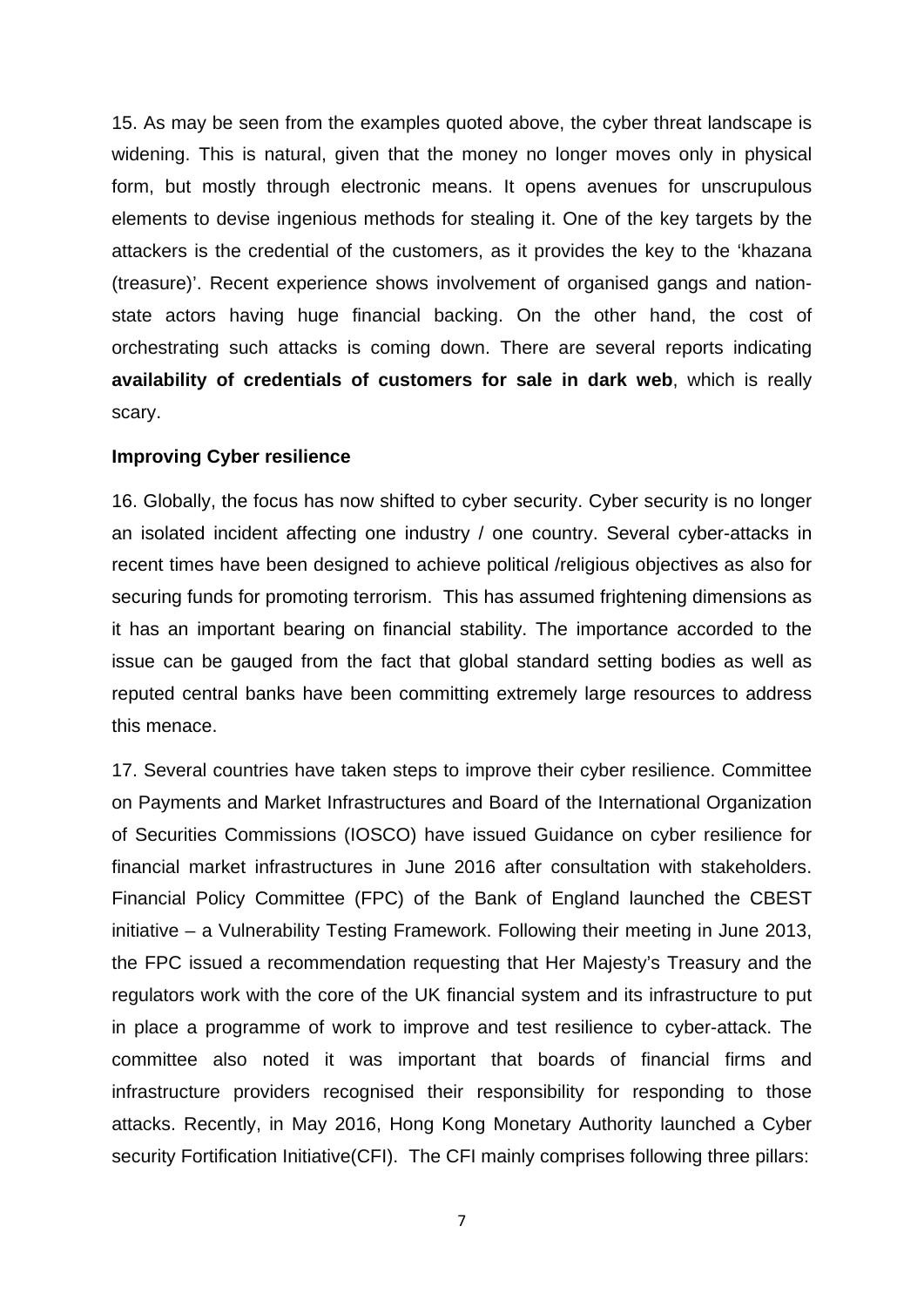- (a) Cyber Resilience Assessment Framework;
- (b) Professional Development Programme; and
- (c) Cyber Intelligence Sharing Platform.

18. In India too, we have been working on strengthening the defence against cybercrimes. Government of India has taken several steps to tackle the menace of cyber-attacks and important institutional arrangements have been made. Indian Computer Emergence Response Team (CERT-In) has been established which monitors Indian cyberspace and coordinates alerts and warning of imminent attacks and detection of malicious attacks among public and private cyber users and organisations in the country. Banks / Financial Institutions have been identified as critical infrastructure for the purpose. A National Cyber Coordination Centre has also been established.

19. RBI has issued **instructions on cyber security framework** in banks on June 2, 2016. I am sure many of you would have had a chance to look at the instructions. Among others, the circular expects banks to put in place a board approved cybersecurity policy, to prepare a cyber-crisis management plan, to make arrangement for continuous surveillance, to reckon the security aspects while procuring / connecting / implementing hardware, software, network devices etc., to ensure protection of consumer information, to share unusual cyber security incidents with RBI, to assess the gaps in cyber security preparedness on the basis of baseline requirements articulated in the circular and to set up a Cyber Security Operations Centre. The Reserve Bank also has set up an **Expert Panel on IT Examination and Cyber Security** (Chairperson: Smt. Meena Hemchandra) drawing representatives from the industry as members. The Panel is providing assistance in IT examination/cyber security initiatives of banks, review examination reports and suggest actionable items. RBI also launched a detailed IT examination programme in October 2015. This is proposed to be extended to more than 30 major banks during 2016-17 and to cover all banks by 2017-18. The Reserve Bank also proposes to set up a **Cyber Security Lab,** which will assist IT examiners in conducting analysis of cyber security of banks. RBI is also in the process of operationalizing its IT subsidiary (the Reserve Bank Information Technology (ReBIT) Pvt Ltd. The mandate for ReBIT, among others, is to focus on issues around IT systems and cyber security (including related research) of the financial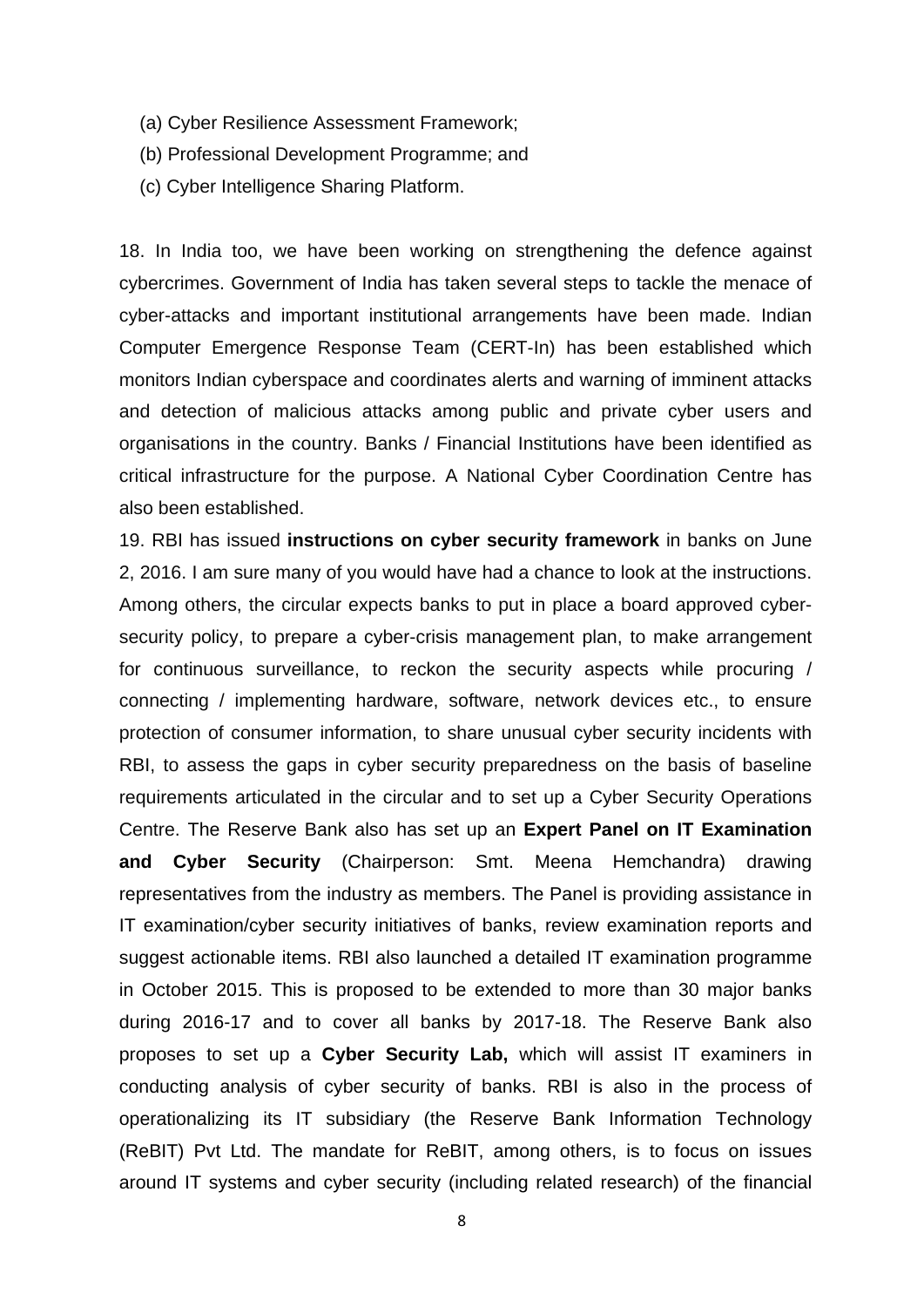sector and to also assist in the audit and assessment of the entities regulated by the Reserve Bank.

20. I am also pleased to note that IDRBT has released a comprehensive check-list on cyber security prepared by a panel of experts drawn from industry and academia in July 2016. I observe that the checklist covers wide-ranging aspects of cyber security like enterprise control, IT infrastructure security, Endpoint security, Security monitoring as also outsourcing security. I trust the banks/ financial institutions would find it very useful when they try to benchmark the practices obtaining at their own institutions against the best practices indicated in the checklist.

#### **Expectations from banks**

21. Let me now share some of the expectations from banks. First and foremost, we expect the Board of Directors to get actively involved in the Technology related aspects. IT strategy needs to be closely aligned with the business strategy. With strides in technology, it would be difficult for Boards that do not have members having expertise in technology related areas to effectively adopt technology. **Technology risk, including cyber-risk, is to be treated just like any other inherent risks faced by the banks viz. credit, market, operational risks** and thus, Board needs to articulate what is their risk appetite, which residual risks they would like to carry and what kind of mitigation strategy they would like to follow. In the name of technology adoption, while banks are proactive in procuring various latest gadgets, what we observe across institutions is that the configurations of such devices are seldom given sufficient importance and left to the vendors. Vulnerabilities exist in hardware, middleware, software, OS, applications, network devices, communication devices etc. It is, therefore, important to pay sufficient attention while procuring / implementing any new devices/ solutions. **Cyber criminals are also increasingly exploiting the vulnerabilities in the smart phone software by infecting the Operating systems with malware.** The banks which are big on mobile banking as a service delivery tool must also look to guard against this emerging risk.

22. Another area of concern is the **patch management**. OEMs release patches after known vulnerabilities are escalated to them and if the patches are not rolled out in time, we are practically leaving the door open for exploitation. User management leaves much to be desired- practice of shared passwords, no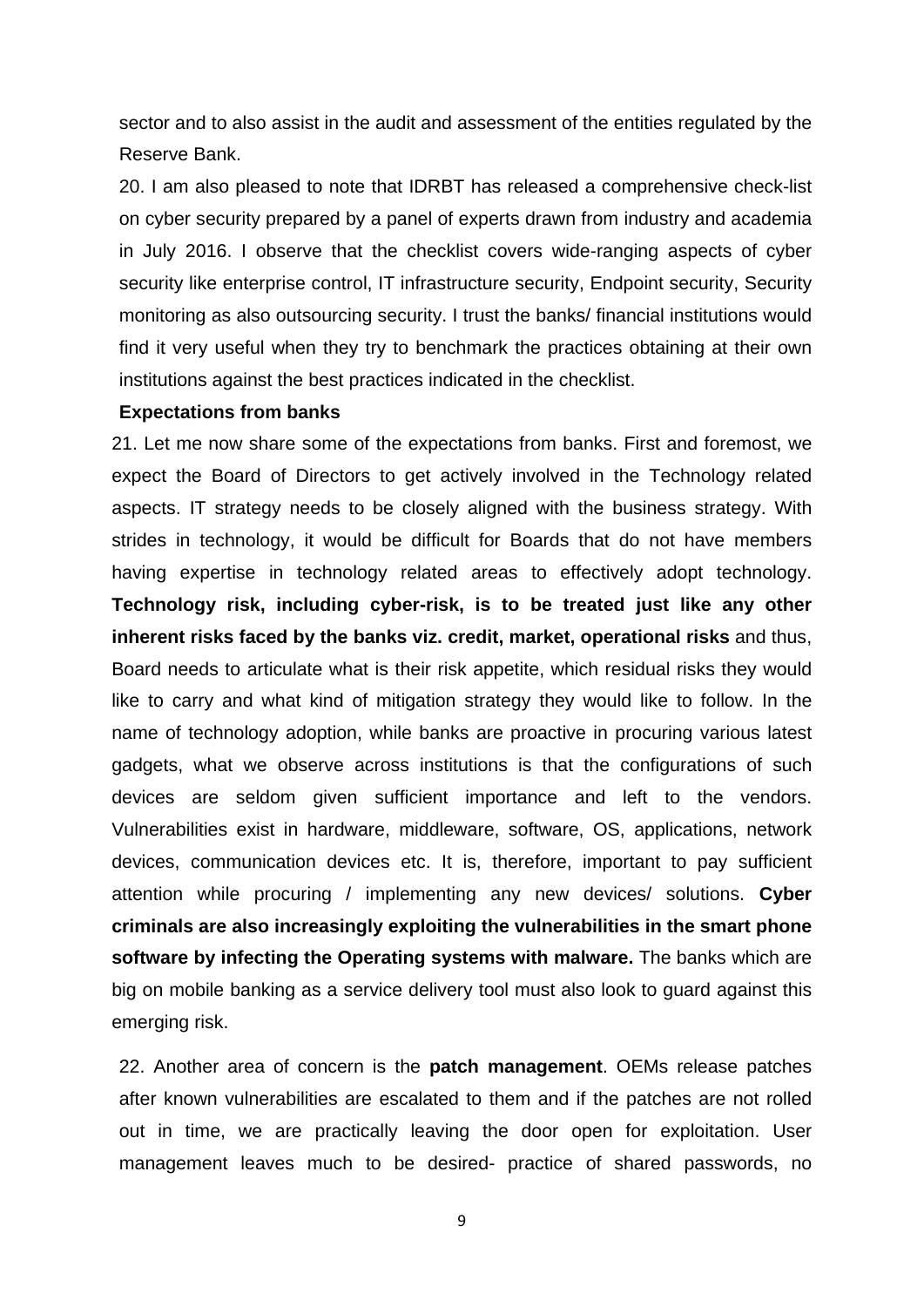passwords, free administrator level access, dated authorized users list are quite common place. Often, there is no robust process for creating new users, reviewing the list and deleting inactive users. Then, there is the issue of implementing physical security. I have seen physical access control systems being in place but usage not insisted upon. Further, the dependence on the vendors is increasing and many a times only the vendors know how the system is to be operated. Customer information is stored at vendors' facility without adequate safeguards. Another curious thing I note is that while the banks claim that they do not get skilled resources, the same vendor provides some critical services to multiple banks. This raises a question as to whether the banks know what they get from their outsourced vendors, including the quality of delivery. Timely decision to scale up capacity is very important to ensure continued availability of services and business growth. People and processes need to be given adequate importance, for without capable hands even best of the systems is bound to fail. Monitoring is paramount – whether the port that was opened for a specific purpose was closed in time, who analyses the important logs that are created religiously, how incidents are responded to, whether the security operations centre (SOC) is integrated with inputs from various systems, whether the exceptions thrown out are escalated to appropriate levels etc.

23. **The security culture at banks needs to change for the better**. In a brick and mortar environment, if the safe is not having good locking system, or the walls are showing some cracks, roof is leaking, banks do notice. In a digital world, is it not important to look at such leaks, cracks and vulnerabilities and take appropriate action? Phishing attacks on customers are increasing. Is it not the responsibility of banks to educate their customers and build some work around to prevent the fraudsters to escape so easily? Considering the inability of the customers to withstand organised electronic crimes, **RBI has put in a place a framework for limiting the liability of customers in unauthorised electronic banking transactions as a customer protection measure.** Similarly, whether it is technology service provider or SWIFT like infrastructure provider, is it not the vendor's responsibility to ensure that their agents meet all the electronic security requirements at all times and that the environment is secure enough to carry out the stated business? I feel society as a whole need to recognise the emerging digital landscape and do their bit to ensure that our digital world, while it brings convenience and comfort to all the consumers, does not compromise the security.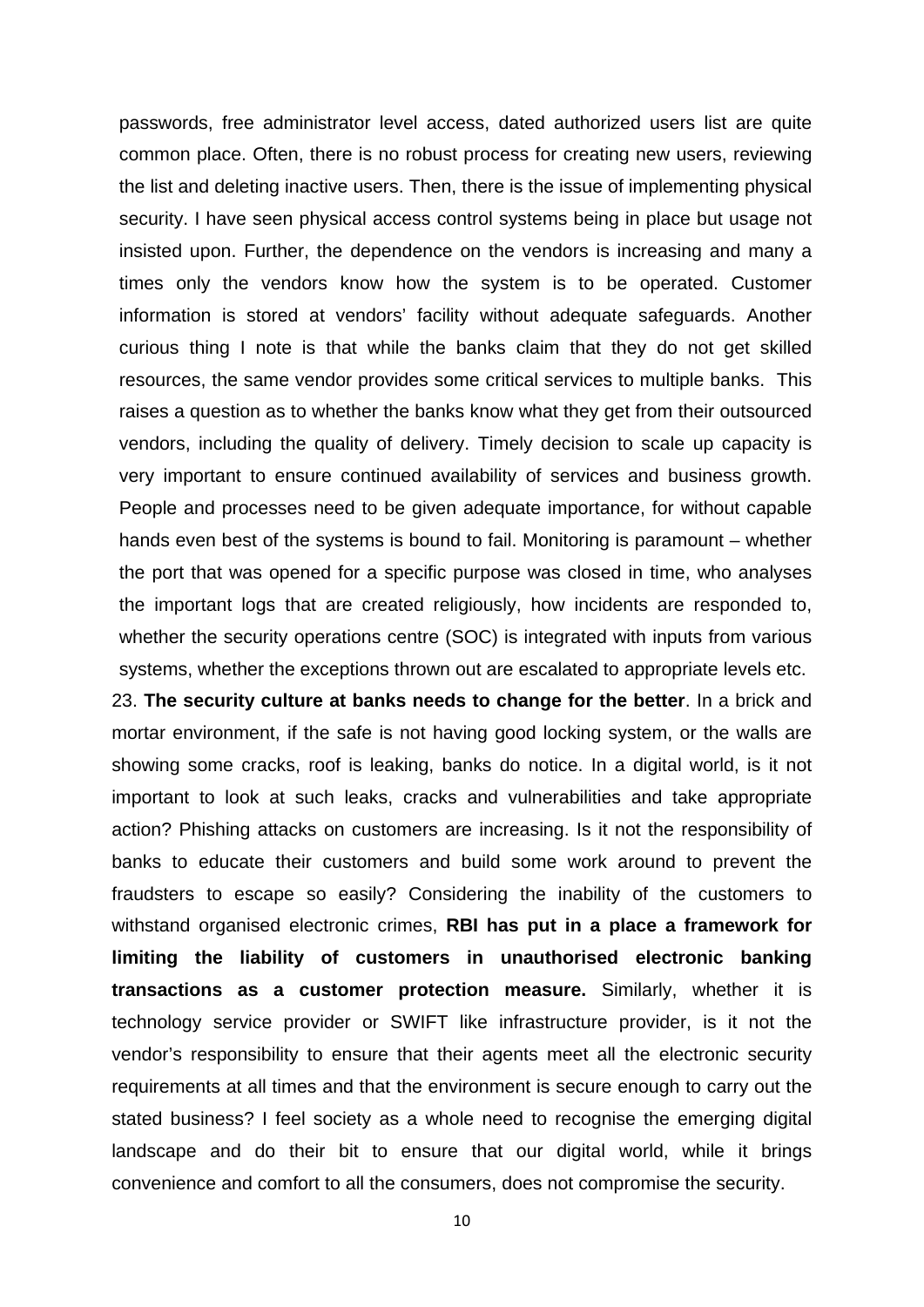## **Conclusion**

24. In conclusion, I would like to recapitulate some of my observations.

- $\triangleright$  Cyber security has emerged as an important area of attention world over, particularly for the financial sector
- **Cyber incidents are increasingly shifting towards targeting of financial institutions instead of end users.** A manifestation of this trend is evident in Carbanak, a major advanced persistent threat (APT) attack against financial institutions around the world. The surprise factor in this APT attack was the criminals' change in approach and careful planning whereby rather than using the usual cybercriminal method of stealing consumer credentials or compromising individual online banking sessions with malware, the Carbanak gang targeted banks' internal systems and operations, resulting in a multichannel robbery that is estimated at \$ 1 billion .
- $\triangleright$  Cyber risk cannot be brought down to zero. Hence a quick restoration plan with least damage post breach is crucial. **There is a need to evolve a blueprint of co-ordination between financial institutions and public authorities in such an eventuality.**

25. The pace of expansion of digital world is increasing and hence, technology adoption should be conscious, purposeful and value adding. For improving the IT security, the banks need to focus on increased staff/customer awareness and training. Cautioning the staff and the customers to refrain from opening suspicious emails, emails from unknown persons, entering personal account details on fake websites, vishing etc. can be effective first steps in this endeavour.

26. While the financial sector has been ardently working for decades to prevent fraud and strengthen the detection and protection mechanisms, the threats to their internal operations networks has been considered to be low until attacks like Carbanak happened. Under the emerging circumstances, the banks need to be mindful of likely attacks from within the bank's internal core systems and try to plug such vulnerabilities. Banks need to practice 'Cyber Hygiene' and I hope the Board and Top Management develop early sensitivity to this important task. The CISO also has a very important role in supporting the Board and Senior management in this initiative by focussing on IT governance, information security audits, customer